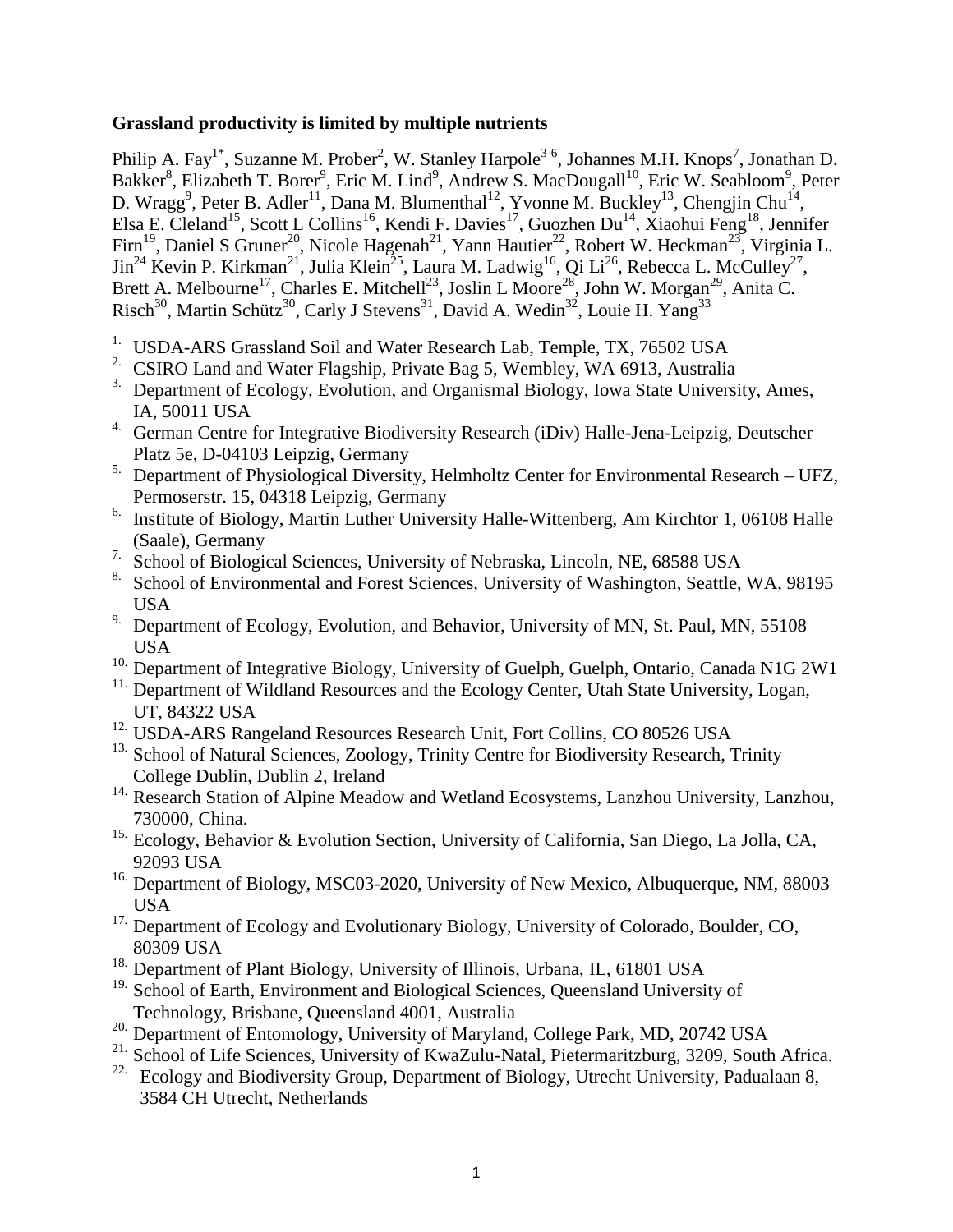- <sup>23.</sup> Department of Biology, University of North Carolina at Chapel Hill, Chapel Hill, NC, 27599 USA
- <sup>24.</sup> USDA-ARS Agroecosystem Management Research Unit, Lincoln, NE, 68538 USA.
- <sup>25.</sup> Department of Forest, Rangeland, and Watershed Stewardship, Colorado State University, Fort Collins, CO, 80523 USA
- <sup>26.</sup> Key Laboratory of Adaptation and Evolution of Plateau Biota, Northwest Institute of Plateau Biology, Chinese Academy of Sciences, Xining, 810008, China
- <sup>27.</sup> Department of Plant and Soil Sciences, University of Kentucky, Lexington, KY, 40546 USA
- 28. School of Biological Sciences, Monash University, Victoria 3800, Australia.
- 29. Department of Botany, La Trobe University, Bundoora 3083, Victoria, Australia
- <sup>30.</sup> Swiss Federal Institute for Forest, Snow and Landscape Research, Community Ecology, 8903 Birmensdorf, Switzerland
- 31. Lancaster Environment Centre, Lancaster University, Lancaster, LA1 4YQ, UK
- <sup>32.</sup> School of Natural Resources, University of Nebraska, Lincoln, NE, 68583 USA
- <sup>33.</sup> Department of Entomology and Nematology, University of California, Davis, CA, 95616 USA.

\*To whom correspondence should be addressed [\(philip.fay@ars.usda.gov\)](mailto:philip.fay@ars.usda.gov)

**Terrestrial ecosystem productivity is widely accepted to be nutrient limited<sup>1</sup> . Although nitrogen is deemed a key determinant of aboveground net primary production2,3, the prevalence of co-limitation by nitrogen and phosphorus is increasingly recognized4-8 . However, the extent to which terrestrial productivity is co-limited by nutrients other than nitrogen and phosphorus, such as potassium and micronutrients, has remained unclear. Here, we report results from a standardized factorial nutrient addition experiment, in which we added nitrogen (N), phosphorus (P), and potassium combined with a selection of micronutrients (K***+µ***), alone or in concert, to 42 grasslands spanning five continents, and monitored aboveground net primary production. Nutrient availability limited productivity at 31 of the 42 grassland sites studied. Pairwise combinations of N, P, and K***+µ* **co-limited aboveground net primary production at 24 of the 42 sites, and nitrogen limitation peaked in cool, high latitude sites. Our findings indicate widespread variation in the combination of nutrients that limit aboveground grassland productivity, and highlight the importance of potassium and micronutrients, and an apparent absence of limitation by the nutrients we considered at some sites. This variation in nutrient limitation must be considered when assessing the ecosystem-scale consequences of nutrient enrichment.**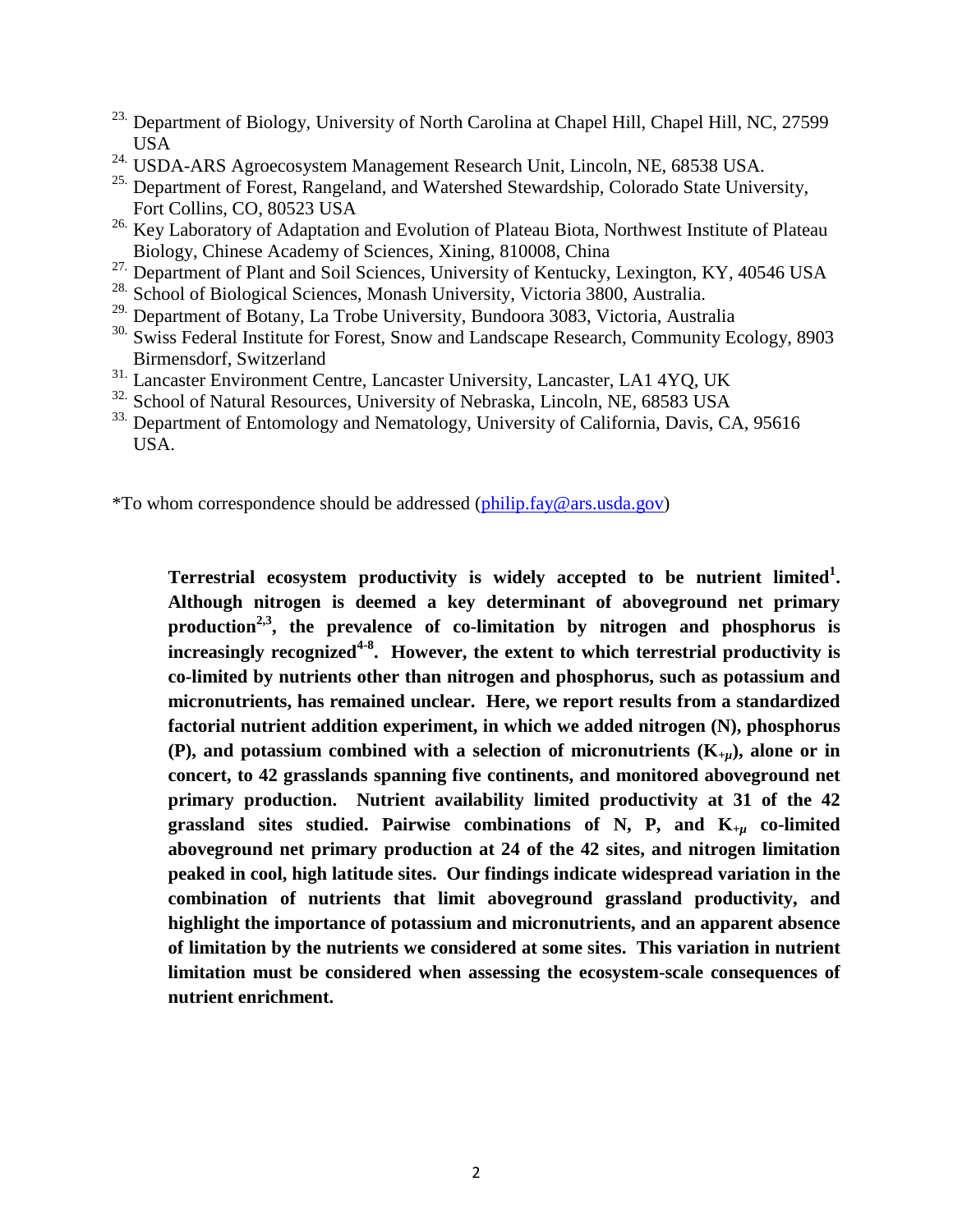Terrestrial ecosystem productivity is widely accepted to be nutrient limited<sup>1</sup>, and many studies have focused on limitation by a single nutrient, nitrogen  $(N)^{2,3}$ . In grasslands, and in other systems, the role of additional nutrients is increasingly recognized. A recent meta-analysis 4 of 1400 N and phosphorus (P) fertilization studies<sup>4</sup> showed limitation of terrestrial productivity by both N and P. Furthermore, these nutrients often were synergistically co-limiting, where together they limited productivity more than the sum of their individual limitations. This meta- analysis is the most comprehensive assessment of ecosystem nutrient limitation to date. However, the global extent and magnitude of multiple limitation by nutrients other than N and P 9 remains poorly understood in natural systems<sup>4,5,9</sup>, including grasslands<sup>3,10</sup>, a critically endangered 10 biome that accounts for approximately one-third of Earth's terrestrial net primary production $11$ . More importantly, multiple nutrient limitation has not been experimentally tested in grasslands on a global scale using a standardized experimental approach. The potential for synergistic co- limitation of grasslands by multiple nutrients, or conversely, failing to account for the absence of single or multiple nutrient limitation means we may misestimate the magnitude and extent of nutrient limitation of terrestrial net primary productivity. Humans now produce more reactive N than is produced from all natural terrestrial sources, primarily as fertilizers, industrial products, and through fossil fuel combustion<sup>12,13</sup>. Anthropogenic increases in atmospheric N will result in further terrestrial N deposition, altering 19 ecosystem function<sup>12,14-17</sup> and potentially increasing limitation by other nutrients, such as P,

20 potassium (K), or trace elements<sup>16</sup>. K occurs in high concentrations in plant tissues<sup>18</sup> and its 21 uptake is correlated with that of other nutrients<sup>19,20</sup>. Our understanding of limitation by nutrients

22 other than N in grasslands lags that of agro-ecosystems, where the importance of P, K, and

23 micronutrients is better understood<sup>20</sup>.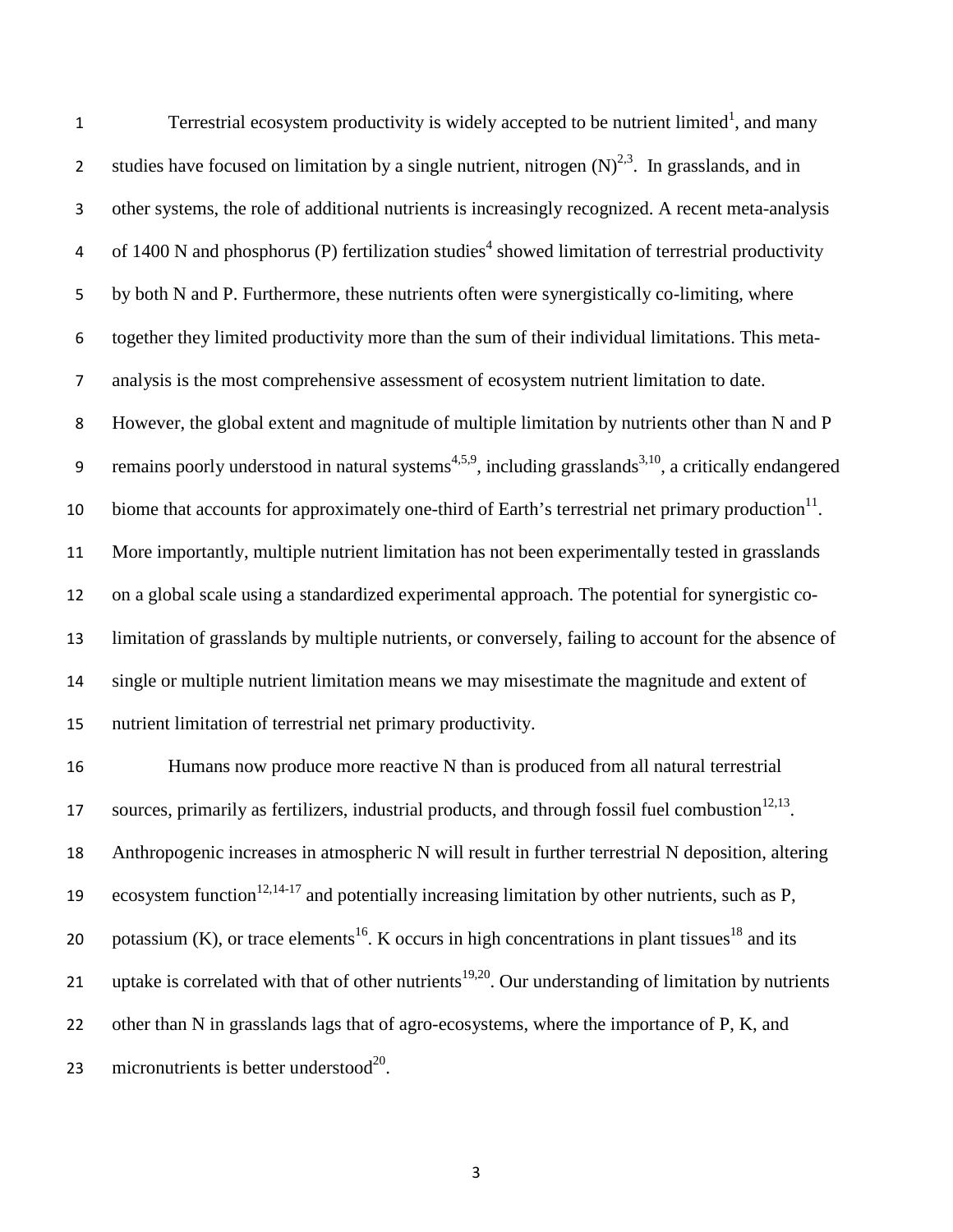| 24 | Here we report the frequency, magnitude, and global extent of nutrient limitation of                             |
|----|------------------------------------------------------------------------------------------------------------------|
| 25 | grassland ANPP by N, P, and K combined with micronutrients $(K_{+\mu})$ at 42 grassland sites in the             |
| 26 | Nutrient Network (NutNet; Supplementary Material and <sup>21</sup> ). All sites conducted the same               |
| 27 | standardized N-P- $K_{+\mu}$ addition experiment, the definitive test for nutrient limitation. This              |
| 28 | approach overcomes major constraints of previous meta-analyses <sup>4</sup> , differing nutrient addition        |
| 29 | rates and methodologies and the rarity of factorial nutrient treatments in the underlying studies <sup>5</sup> . |
| 30 | Sites were located on five continents (Supplementary Figure 1) and spanned a 23-fold                             |
| 31 | range in ANPP (Supplementary Figure 2A), over 25° in absolute latitude (actual latitudes 54° N                   |
| 32 | to 37° S), nearly 3,500 m in elevation, and wide ranges in mean annual precipitation $(260 - 1900)$              |
| 33 | mm), mean annual temperature $(0.3 - 22^{\circ} \text{ C})$ ; Supplementary Figure 1), soil texture, and pre-    |
| 34 | treatment soil N, P, and K pools (Supplementary Table 1). The sites included both native and                     |
| 35 | previously cultivated grassland, and some sites were managed with burning, grazing, or other                     |
| 36 | practices. Thus, we were able to evaluate single and multiple-nutrient limitation of ANPP at                     |
| 37 | global, continental, and site spatial extents, and as influenced by management, climate, and soils.              |
| 38 | N, P, and $K_{+}\mu$ were factorially applied annually to replicated 5 m <sup>2</sup> plots at the beginning     |
| 39 | of each site's growing season at rates commonly used in grassland fertilization experiments <sup>22,23</sup> .   |
| 40 | The $K_{+}\mu$ treatment included a micronutrient mix in the first treatment year only, to avoid                 |
| 41 | micronutrient toxicity. Nutrient limitation of ANPP was quantified by harvesting current year                    |
| 42 | standing crop biomass for 3 to 5 years. and computing the log response ratio (LRR), the natural                  |
| 43 | logarithm of the ratio of treatment plot to control plot ANPP, a metric commonly used in meta-                   |
| 44 | analyses $^{24}$                                                                                                 |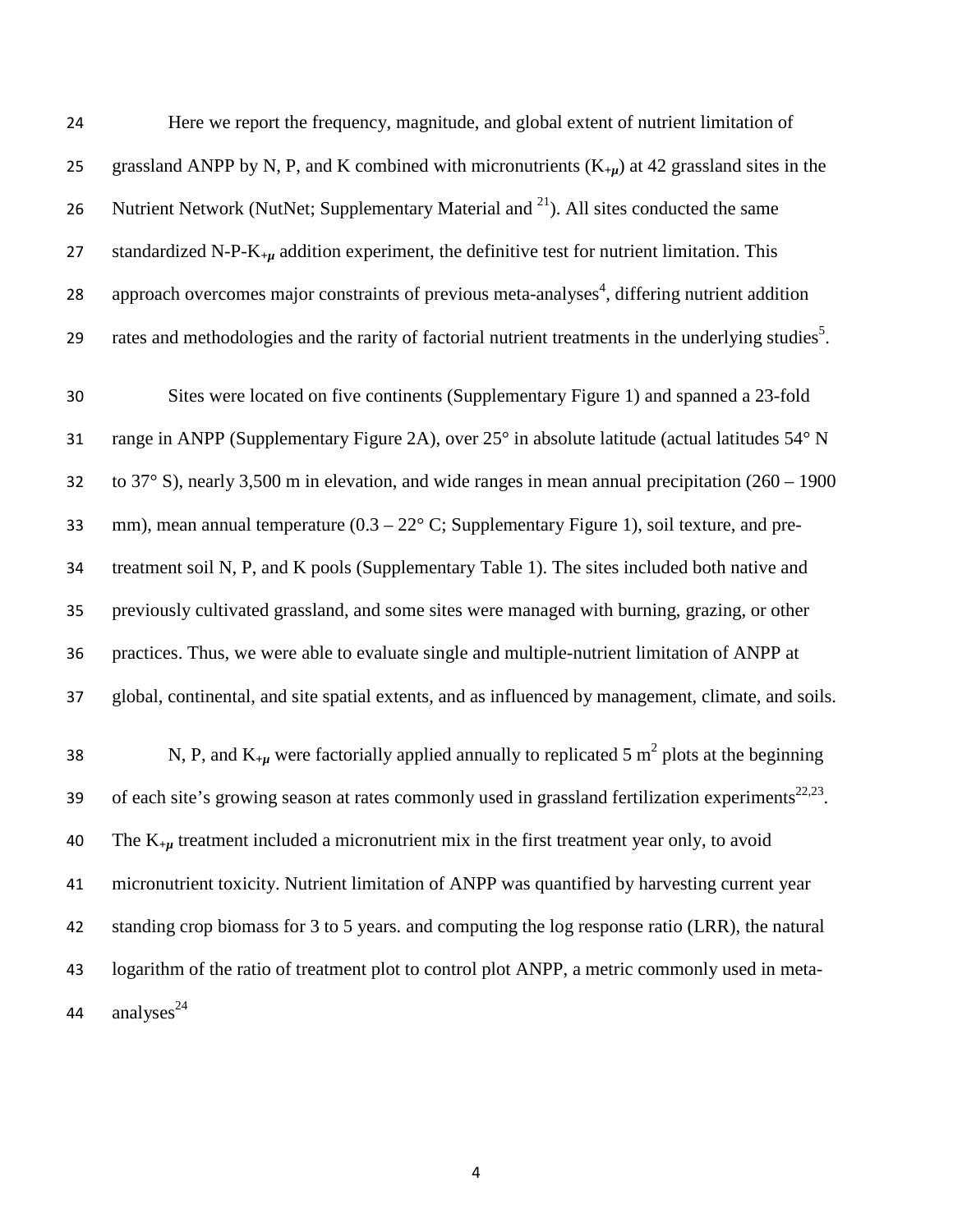| 45 | Multiple nutrient limitation of ANPP often occurs in the form of co-limitation <sup>5</sup> . Co-        |
|----|----------------------------------------------------------------------------------------------------------|
| 46 | limitation is synergistic when the response to multiple nutrients is greater than the sum of the         |
| 47 | responses to each nutrient added individually, additive if the multiple-nutrient response equals         |
| 48 | the sum of the individual nutrient responses, and sub-additive if less than the sum of the single-       |
| 49 | nutrient responses <sup>5</sup> . Across all sites and years, the combined addition of N and P increased |
| 50 | ANPP by an average of 40% over controls (LRR= 0.34), compared to increases of only 18%                   |
| 51 | (LRR = 0.16) for N individually and 9% for P individually (LRR = 0.09; $p = 0.03$ , Figure 1A,           |
| 52 | Supplementary Figure 3). This provides clear evidence for globally-averaged synergistic co-              |
| 53 | limitation of ANPP by N and P in these grasslands. Synergistic co-limitation by N and P across           |
| 54 | sites and years emerged from frequent occurrence of NP co-limitation at the site level. Some             |
| 55 | form of NP co-limitation averaging $67\%$ (LRR = 0.51) occurred at 60% of the sites, including           |
| 56 | sites on all five continents, with synergistic NP co-limitation at 13 sites and sub-additive co-         |
| 57 | limitation at 12 sites, (Supplementary Table 3). Globally-averaged synergistic co-limitation of          |
| 58 | grassland ANPP by N and P contradicts the long-held perception that N is the predominant                 |
| 59 | nutrient limiting grassland productivity <sup>3,10</sup> and highlights a critical role for P.           |
|    |                                                                                                          |

60 There was no globally-averaged single or multiple-nutrient limitation involving  $K_{+\mu}$  (p > 0.32, Supplementary Table 2). However, this did not preclude frequent site-level single and 62 multiple-nutrient K<sub>+µ</sub> limitation of grassland ANPP. ANPP was limited at 3 sites by K<sub>+µ</sub> alone 63 and co-limited by  $NK_{+\mu}$  at 18 sites, both averaging 48% (LRR = 0.39; Figure 1A, Supplementary 64 Table 3). Additionally, ANPP was co-limited by  $PK_{+\mu}$  at 9 sites by an average of 52% (LRR = 0.42), approaching the magnitude of ANPP limitation at sites where N (57%) or P (54%) individually limited ANPP (Figure 1A). Site-level NK*+µ* and PK*+µ* co-limitation occurred in synergistic, additive, and sub-additive forms, and in total, single or multiple-nutrient limitation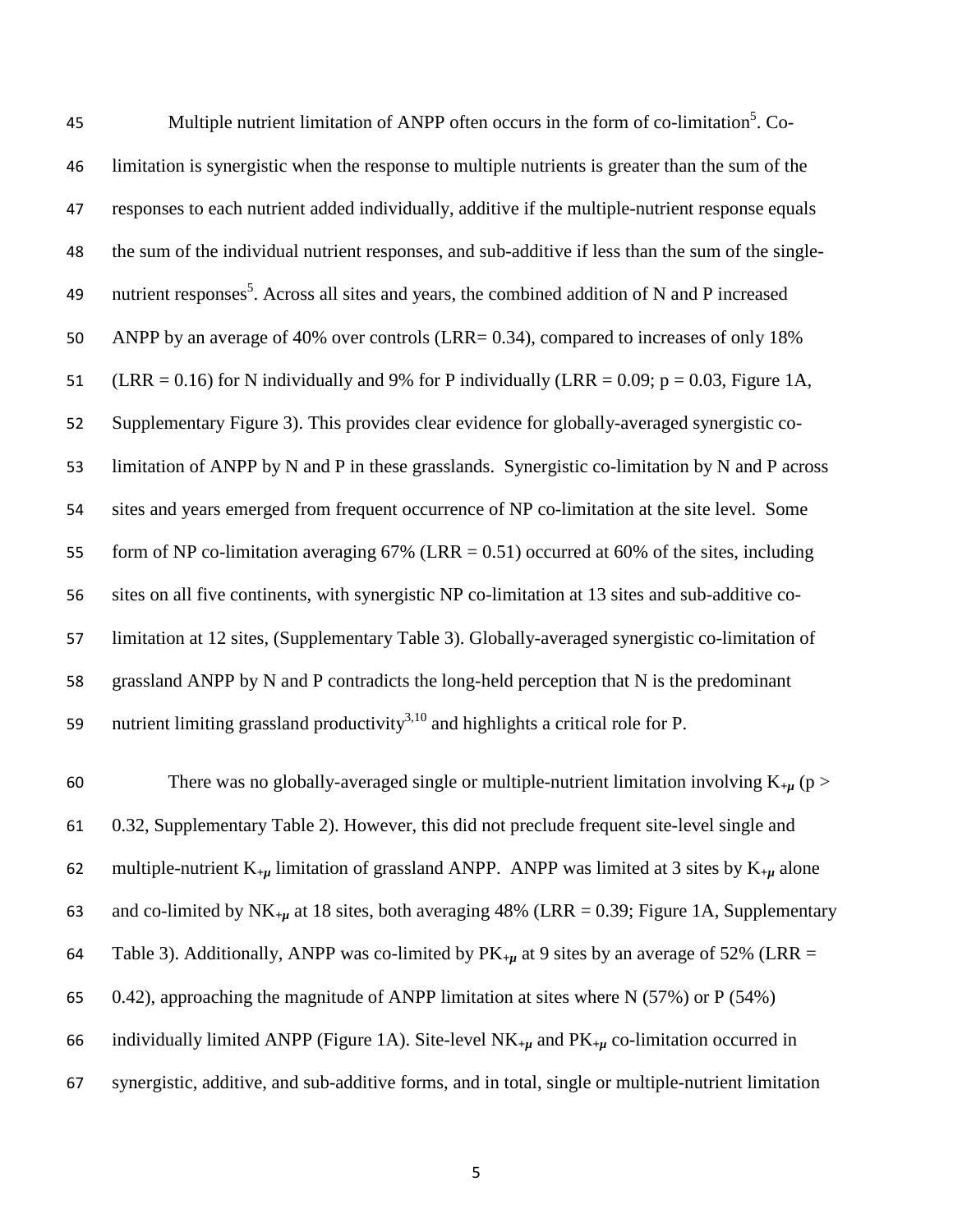involving K*+µ* occurred at 24 sites again occurring on all five continents (Supplementary Table 3). This finding represents the broadest assessment to date of potential K*+µ* limitation of grassland ANPP, and suggests that single- and multiple-nutrient K limitation, potentially augmented by micronutrient addition during year 1, occurs more frequently than previously 72 recognized<sup>20,25</sup>.

 Although single and multiple-nutrient limitation of ANPP was widespread, there were nonetheless 15 sites with no evidence for multiple nutrient limitation, and at 12 of the 15 also no evidence for single-nutrient limitation (Supplementary Table 3). The presence and magnitude of 76 nutrient limitation may depend on site climate, soil development, or fertility<sup>26,27</sup>. For these reasons, greater site-level limitation of ANPP by one nutrient may correlate with greater limitation by one or more additional nutrients. Indeed, site-level individual nutrient limitation of 79 ANPP increased with limitation by other individual nutrients  $(R^2 0.08 - 0.15$ ; Figure 2A,B,D), 80 and ANPP limitation by nutrient pairs increased with that of a third individual nutrient ( $R^2$  0.07 – 0.21; Figure 2C,E,F). These correlations suggest that site-level attributes may predict the magnitude of single and multiple nutrient limitation of ANPP.

 Sites differed in various potential qualitative and quantitative predictors of the presence and magnitude of nutrient limitation of ANPP (Supplementary Table 1). We found no evidence that nutrient limitation differed among the qualitative predictors continent, history of management with burning, grazing, and previous cultivation, and predominant soil texture (Supplementary Figure 4, Supplementary Table 4). Quantitative predictors were examined at the 19 longest running sites, where estimates of site mean nutrient limitation should best correspond to site mean climate and soil attributes. N limitation increased with decreasing site mean annual 90 temperature (MAT;  $R^2 = 0.40$ , p = 0.002, Figure 3A) and peaked at temperate latitude sites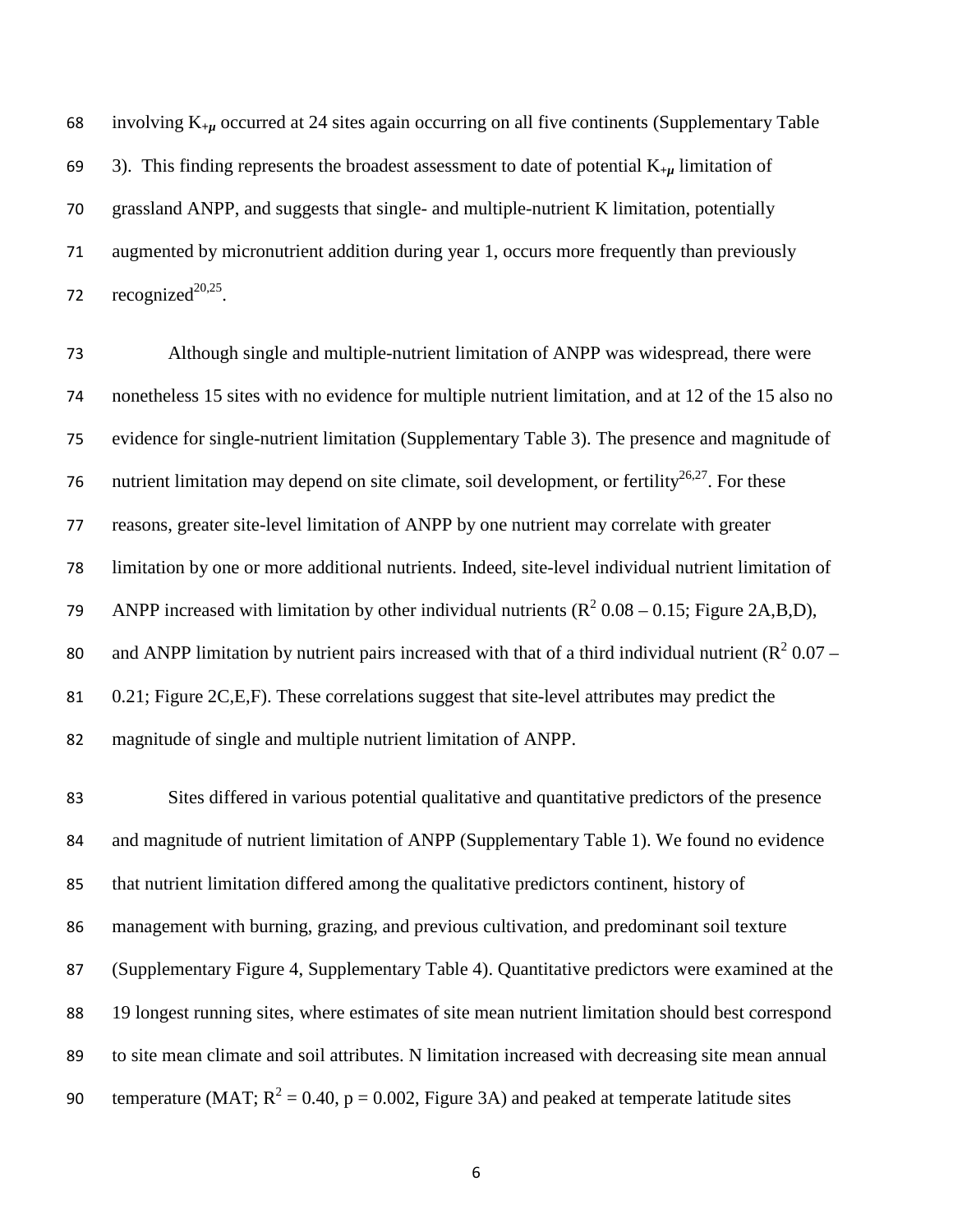$(-45^\circ; \text{ R}^2 = 0.38, \text{ p} = 0.009, \text{ Figure 3B})$  with lower MAT  $(\text{R}^2 = 0.66, \text{ p} < 0.0001, \text{ Figure 3B})$  inset). Limitation of ANPP by other single or multiple nutrient combinations was not correlated 93 with soil texture fractions, pre-treatment soil nutrient contents, soil pH, or climate variables ( $p >$  0.05, data not shown). These findings suggest that N limitation predominated at cooler 95 temperate latitudes, as others have predicted<sup>26</sup>, and validate the power of these experiments to detect spatial trends in ecosystem nutrient limitation.

 The magnitude of single or multiple-nutrient limitation of grassland ANPP may increase through time (Supplementary Figure 2B). To isolate the temporal signal of nutrient addition effects on ANPP, we calculated new ANPP response ratios using the pre-treatment year (i.e., year 0) ANPP for each treatment plot rather than the control plot, to control for plot-to-plot spatial variation in ANPP. For 37 sites with no missing ANPP data in years 1-3, the ANPP response to nutrient addition increased through time in all treatments, ANPP increased each year more in treatments containing N (p < 0.005, Figure 4, Supplementary Table 2) compared to the P, K*+µ*, and PK*+µ* treatments. Thus, the larger global-averaged increase in ANPP with N than P or K*+µ* (Figure 1A) can be explained partly by both smaller and later manifestation of P and K*+µ* effects. The full extent of nutrient limitation of grassland ANPP, particularly for nutrients other 107 than N, may require additional years to emerge.

 Multiple nutrient limitation of ANPP in these grasslands was spatially and temporally varied, often included K and micronutrients, but sometimes none of the nutrients we considered. Thus, while N was an important limiting nutrient in many grasslands, P and K*+µ* were also limiting in many instances, both alone and in combination with each other and with N. These estimates for globally-averaged nutrient limitation in these grasslands are conservative because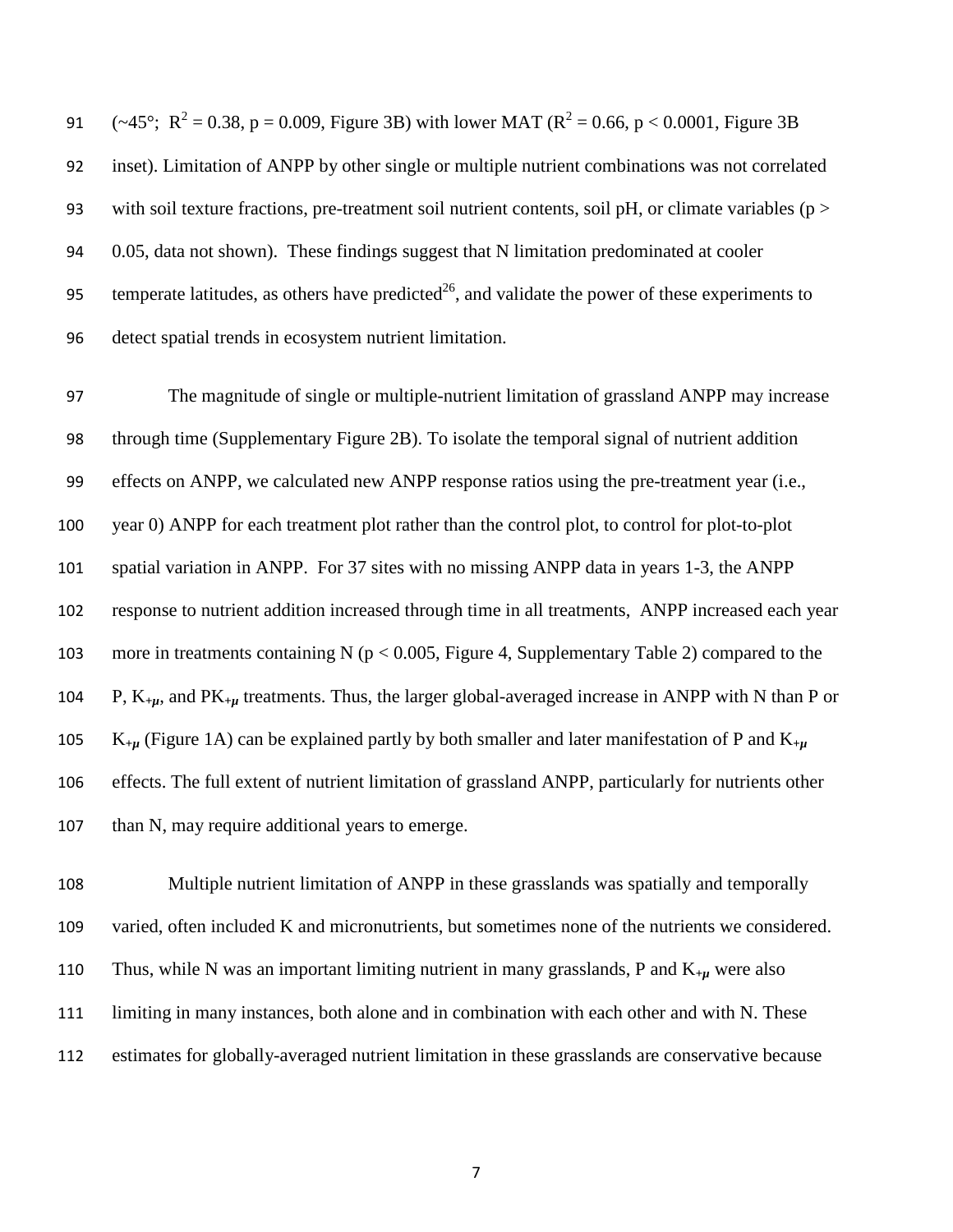nutrient limitation increased in successive treatment years. The magnitude of nutrient limitation may require revision upward if the increases continue in future years.

| 115 | Multiple nutrient limitation in grasslands, especially synergistic co-limitation, makes the                       |
|-----|-------------------------------------------------------------------------------------------------------------------|
| 116 | consequences of anthropogenic nutrient inputs in these and other systems more difficult to                        |
| 117 | predict. For example, nutrient co-limitation may actually restrict the impacts of single nutrient                 |
| 118 | inputs such as N deposition <sup>17</sup> , but ecosystems may respond more rapidly than expected to              |
| 119 | subsequent inputs of the co-limiting nutrient. Considering only one of the co-limiting nutrients                  |
| 120 | would risk reaching erroneous conclusions about the consequences of future inputs for                             |
| 121 | biodiversity or ecosystem goods/services provision <sup>14,15,28,29</sup> . It is imperative to consider multiple |
| 122 | nutrient constraints on primary productivity in grasslands and other ecosystems.                                  |
| 123 | Full Methods and any associated references are available in the online version of the paper at                    |
| 124 | www.nature.com/nature.                                                                                            |
| 125 | Received  date ; Accepted  date .                                                                                 |
| 126 | Published online  date .                                                                                          |
| 127 |                                                                                                                   |
| 128 | <b>Methods</b>                                                                                                    |
| 129 | <b>Study system</b>                                                                                               |
| 130 | The rationale, goals, and experimental protocols used at grasslands in the Nutrient                               |
| 131 | Network (NutNet) are described in Borer et al. <sup>21</sup> , and are summarized here. This study used           |
| 132 | aboveground net primary productivity (ANPP) data from a standardized nutrient addition                            |
| 133 | experiment conducted at 42 NutNet sites in eight countries (Australia, Canada, China,                             |
| 134 | Switzerland, Tanzania, United Kingdom, USA, South Africa) on five continents (Australia [N =                      |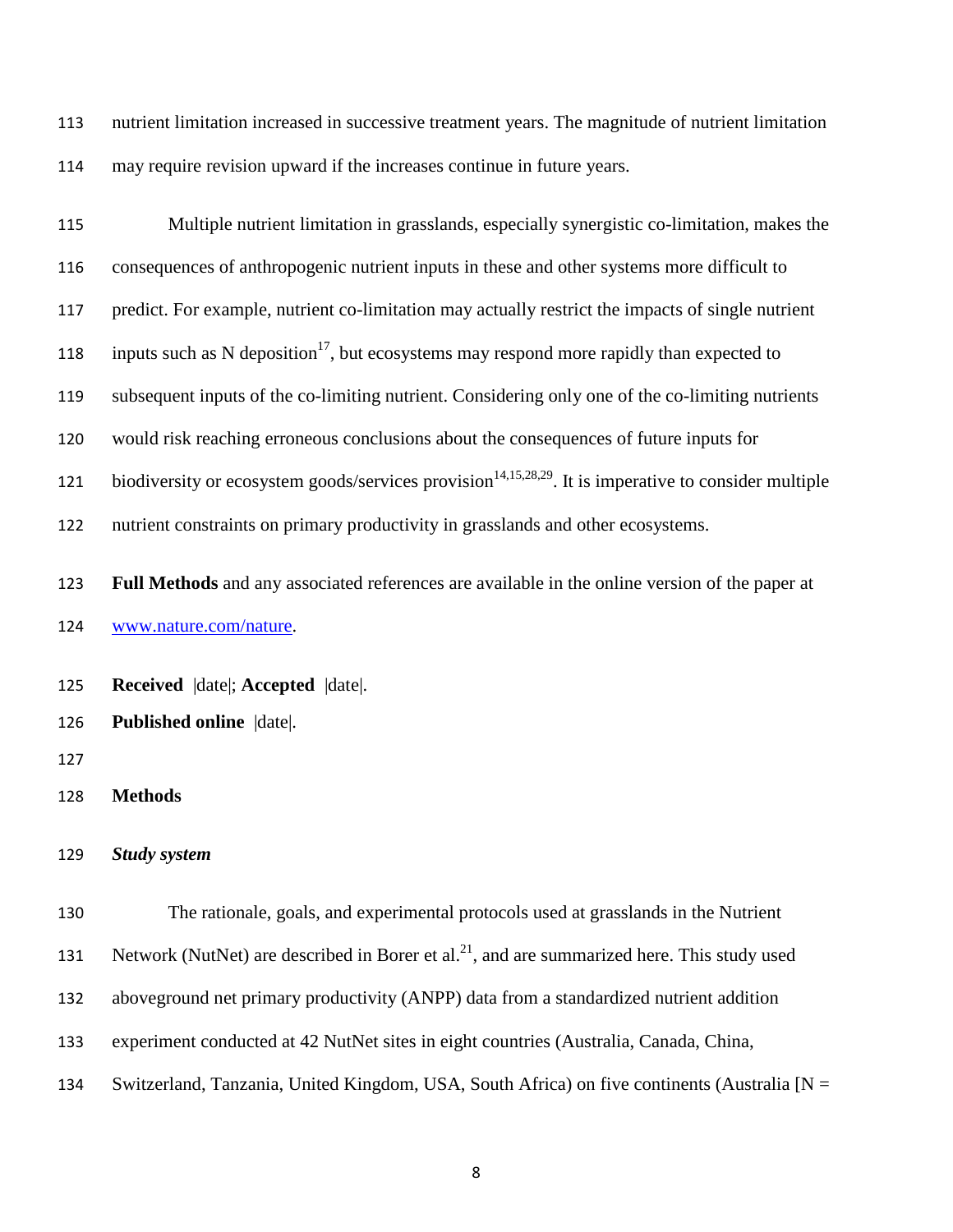135 4], Africa  $[N = 4]$ , Europe  $[N = 5]$ , Asia  $[N = 1]$ , North America  $[N = 28]$ ; Supplementary Figure 136 1, Table 1).

 The grassland types included alpine/montane grasslands, shortgrass, mixed, and tallgrass prairies, desert and semi-arid grasslands, old fields and pastures, savanna and shrub-steppe, and annual grasslands. Sites span wide ranges of mean annual precipitation (MAP; 252 - 1898 mm  $y^{-1}$ ), mean annual temperature (MAT; 0.3 - 22.1 °C; Supplementary Figure 1), elevation (50 -141 3500 m), and absolute latitude (over 25°, actual latitudes 54° N to 37° S, Supplementary Table 142 1). Site climate data were derived from the WorldClim database<sup>30</sup> (version 1.4,). Local investigators classified sites as to management practice (burned, grazed, other management) and native or anthropogenic (restored grassland and agricultural pasture) origin. Sites collected pre-treatment soil nutrient content and texture data.

146 At each site, N, P, and K were added in full factorial combination (8 treatments including 147 control plots) to 5 x 5 m plots in a randomized complete blocks design with N=3 for most sites 148 (range 2-6). This experimental scale is well-suited for the relatively short-statured herbaceous 149 vegetation in grasslands. Micronutrients (6% Ca, 3% Mg, 12% S, 0.1% B, 1% Cu, 17% Fe, 150 2.5% Mn, 0.05% Mo, and 1% Zn) were added with K only in year 1 to avoid possible 151 micronutrient toxicity. Nutrient additions began at most sites in 2008 ( $N = 28$ ), and additional 152 sites began in 2009 (N = 9), 2010 (N = 3) and 2011 (N = 2).

### 153 *Sampling*

154 Total ANPP  $(g m^{-2} yr^{-1})$  was estimated annually from clip samples of current year peak 155 aboveground biomass from two 0.1  $m^2$  quadrats per plot. Samples were dried to constant mass at 156 60°C.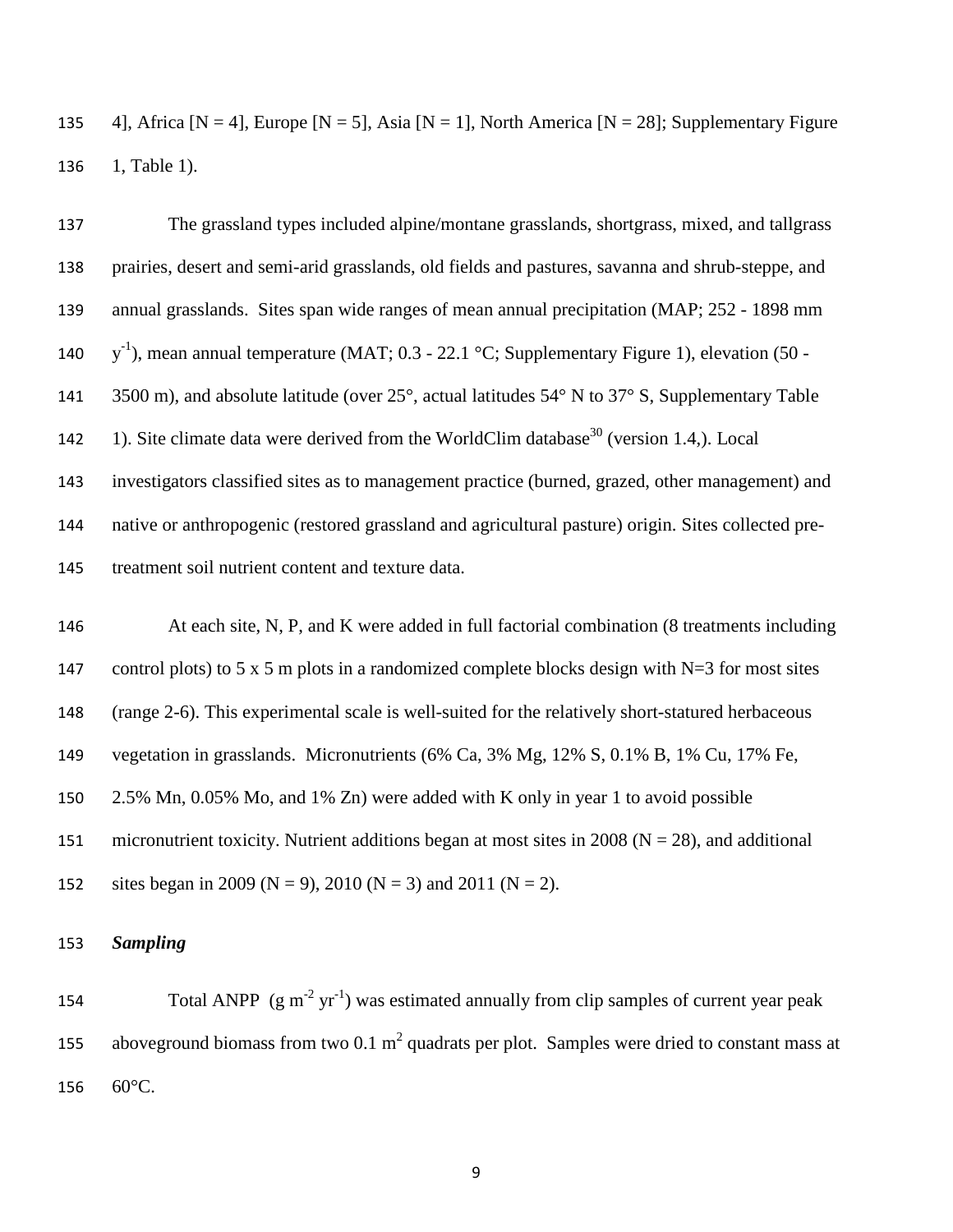#### *Statistical Analyses*

 We tested for nutrient treatment effects on ANPP using linear mixed models in SAS/STAT v 9.2. First, we tested for variation among sites in nutrient main and interactive effects and their variation with treatment year (Equation 1):

#### 161 **ln**(ANPP)<sub>*iikl*</sub> =  $\mu$  + *nutrients*<sub>*i*</sub> + *nutrients*(site)<sub>*ii*</sub> + **nutrients**(year)<sub>*ik*</sub>

162 + nutrients(size x year)<sub>ijk</sub> + 
$$
e_{ijkl}
$$
. (1)

 where *nutrients* refers to the eight factorial combinations of added N, P, and K. Nutrient treatments (i) were nested within site (j), within year (k), and within site x year (jk). Year was not treated as a repeated effect because each site experienced each year differently, and thus both the year effects and the covariance among years were not the same at each site. There were 42 sites with three years of data, 33 sites with four years, and 22 sites with five years. Model (1) was tested using all available treatment years, and with only the first three treatment years to ascertain whether any nutrient x year interactions were caused by sites added later with fewer years of nutrient addition.

 We tested whether ANPP responses to nutrient treatments varied with continent, management, dominant soil texture, and origin by replacing the site term in Eq. 1 with each of the site classification and soils variables, one at a time. Europe and Asia were combined in tests of continent because of the single Asian site.

#### *Calculation of nutrient effect sizes*

 Effects sizes of the nutrient treatments were calculated and graphed as natural-log response ratios (LRR). LRRs were calculated in two ways; first, by comparing the ANPP of each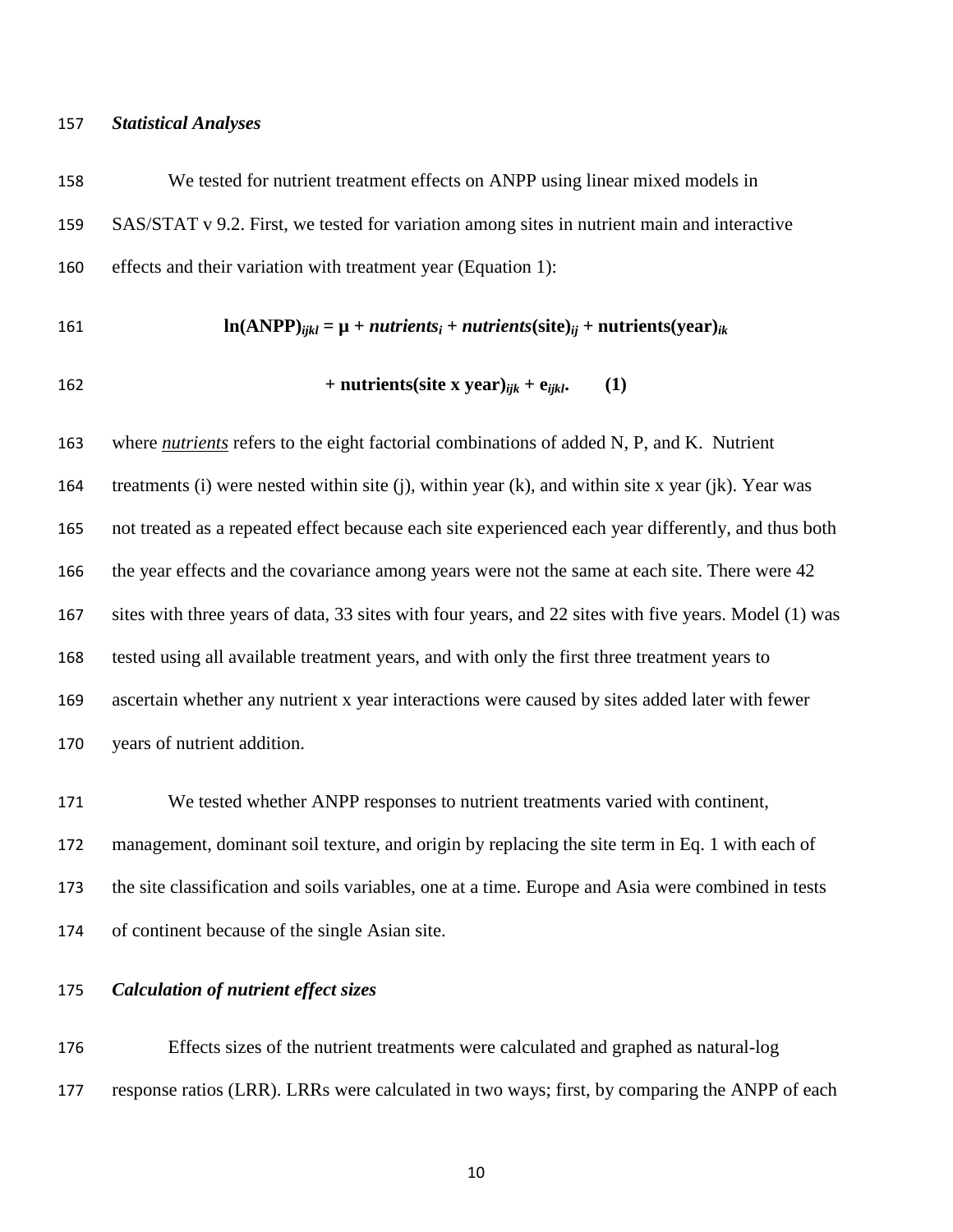178 treatment plot to the ANPP of the control plot in the same block (2), to isolate treatment effects; and second, by compared treatment plot ANPP to that of its pre-treatment (i.e., year 0) ANPP (3). This isolated the temporal signal of nutrient addition responses.

**LRR = ln[ANPPtrt/ANPPcontrol] (2)**

$$
182 \qquad \qquad LRR = \ln[ANPPtr(t) \text{ear } X)/ANDPtr(t) \text{ear } 0)] \quad (3)
$$

 We estimated a critical threshold LRR (4) for categorizing the significance of site LRRs. An LRR was considered statistically significant if it exceeded a value corresponding to the critical 185 Z-score (1.65) at  $p = 0.05$ , computed as:

#### 186 **Threshold LRR=**  $1/7 * (LRR_N + LRR_F + LRR_K + ... LRR_{NPK})/p$ ooled SD. (4)

### *Correlations of site variables with nutrient effects*

 We used linear regression analyses to test whether LRRs for each single nutrient and nutrient pair were predicted by site latitude (absolute value), elevation, mean annual precipitation (MAP), mean temperature annual (MAT), potential evapotranspiration (PET), soil fractions of sand, silt, and clay, pre-treatment soil N, P, and K contents, and soil pH. We presented 192 regressions only where  $p < 0.05$ , and fit polynomial curves where indicated by evaluation of residuals.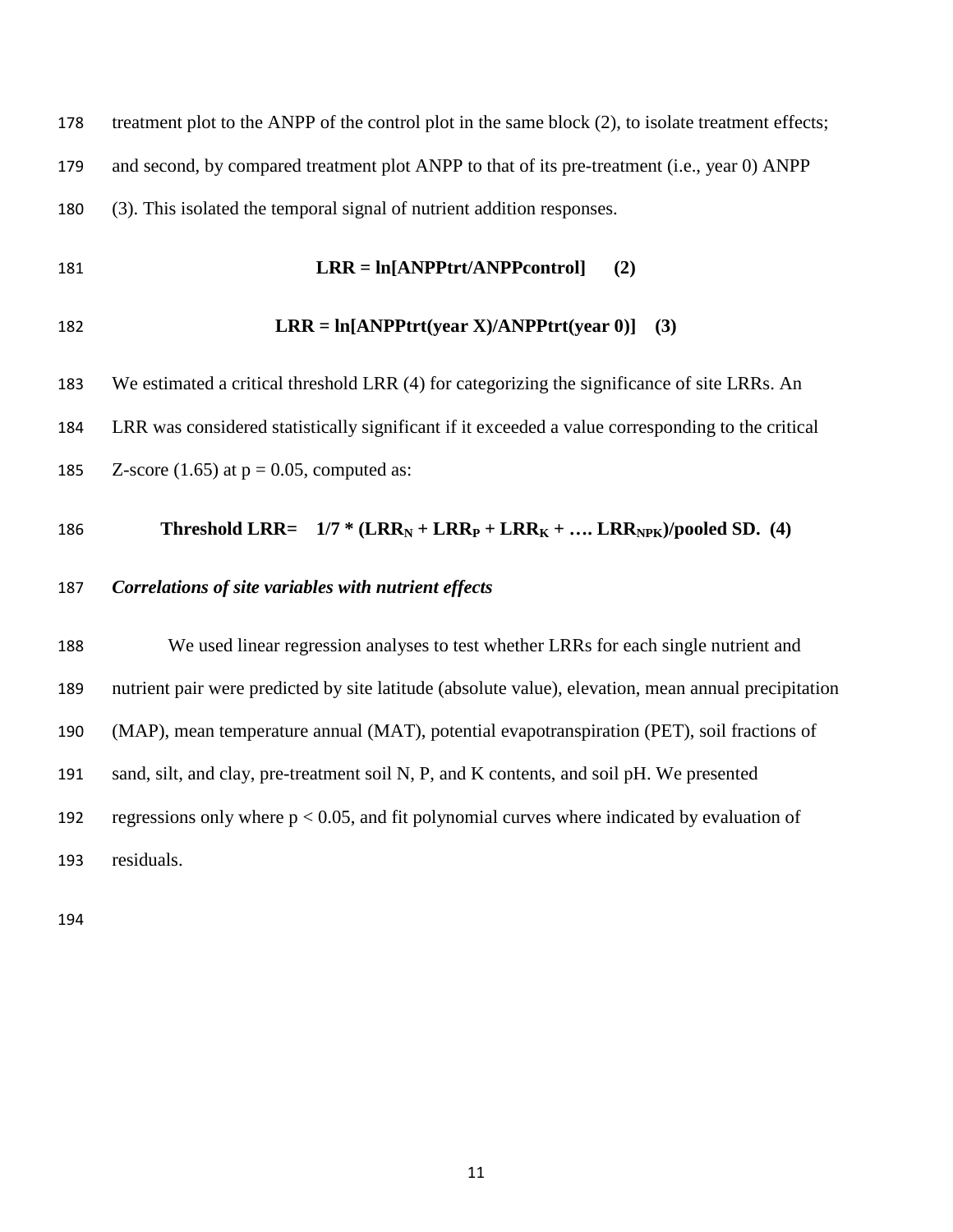| 195               |                | <b>References</b>                                                                                                                                                                                             |
|-------------------|----------------|---------------------------------------------------------------------------------------------------------------------------------------------------------------------------------------------------------------|
| 196<br>197        | $\mathbf{1}$   | Chapin, F. S., Matson, P. A. & Vitousek, P. M. Principles of terresrial ecosystem ecology 2nd ed.<br>(Springer, New York, 2011).                                                                              |
| 198<br>199        | $\overline{a}$ | Vitousek, P. & Howarth, R. Nitrogen limitation on land and in the sea: How can it occur?<br>Biogeochemistry 13, 87-115 (1991).                                                                                |
| 200<br>201        | 3              | LeBauer, D. S. & Treseder, K. K. Nitrogen limitation of net primary productivity in terrestrial<br>ecosystems is globally distributed. Ecology 89, 371-379 (2008).                                            |
| 202<br>203        |                | Elser, J. J. et al. Global analysis of nitrogen and phosphorus limitation of primary producers in<br>freshwater, marine and terrestrial ecosystems. Ecol. Lett. 10, 1135-1142 (2007).                         |
| 204<br>205        | 5              | Harpole, W. S. et al. Nutrient co-limitation of primary producer communities. Ecol. Lett. 14, 852-<br>862 (2011).                                                                                             |
| 206<br>207<br>208 |                | Bracken, M. E. S. et al. Signatures of nutrient limitation and co-limitation: responses of autotroph<br>internal nutrient concentrations to nitrogen and phosphorus additions. Oikos 124, 113-<br>121 (2015). |
| 209<br>210<br>211 |                | Ågren, G. I., Wetterstedt, J. Å. & Billberger, M. F. K. Nutrient limitation on terrestrial plant growth<br>- modeling the interaction between nitrogen and phosphorus. New Phytol. 194, 953-960<br>(2012).    |
| 212<br>213        | 8              | Carnicer, J. et al. Global biodiversity, stoichiometry and ecosystem function responses to human-<br>induced C-N-P imbalances. Journal of Plant Physiology 172, 82-91 (2015).                                 |
| 214<br>215        |                | Fisher, J. B., Badgley, G. & Blyth, E. Global nutrient limitation in terrestrial vegetation. Glob.<br>Biogeochem. Cycles 26, GB3007 (2012).                                                                   |
| 216<br>217        | 10             | Hooper, D. U. & Johnson, L. C. Nitrogen limitation in dryland ecosystems: Responses to<br>geographical and temporal variation in precipitation. Biogeochemistry 46, 247-293 (1999).                           |
| 218<br>219        | 11             | Hoekstra, J. M., Boucher, T. M., Ricketts, T. H. & Roberts, C. Confronting a biome crisis: global<br>disparities of habitat loss and protection. Ecol. Lett. 8, 23-29 (2005).                                 |
| 220               | 12             | Galloway, J. N. et al. The nitrogen cascade. BioScience 53, 341-356 (2003).                                                                                                                                   |
| 221               | 13             | Rockstrom, J. et al. A safe operating space for humanity. Nature 461, 472-475 (2009).                                                                                                                         |
| 222<br>223        | 14             | Stevens, C. J., Dise, N. B., Mountford, J. O. & Gowing, D. J. Impact of nitrogen deposition on the<br>species richness of grasslands. Science 303, 1876-1879 (2004).                                          |
| 224<br>225        | 15             | Fenn, M. E. et al. Ecological effects of nitrogen deposition in the western United States. BioScience<br>53, 404-420 (2003).                                                                                  |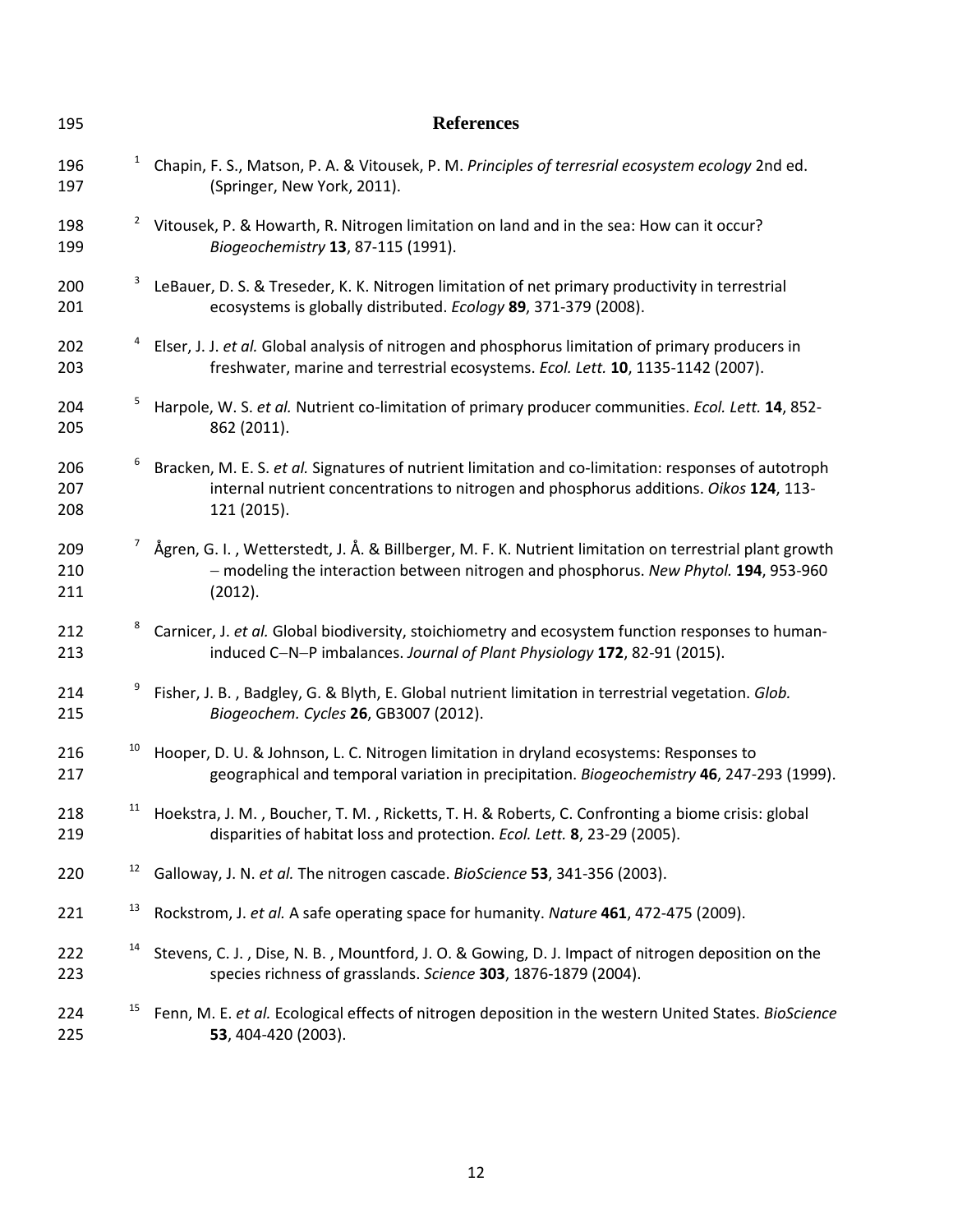| 226<br>227<br>228        | 16 | Mahowald, N. et al. Global distribution of atmospheric phosphorus sources, concentrations and<br>deposition rates, and anthropogenic impacts. Glob. Biogeochem. Cycles 22, GB4026<br>(2008).                                   |
|--------------------------|----|--------------------------------------------------------------------------------------------------------------------------------------------------------------------------------------------------------------------------------|
| 229<br>230<br>231        | 17 | Phoenix, G. K. et al. Impacts of atmospheric nitrogen deposition: responses of multiple plant and<br>soil parameters across contrasting ecosystems in long-term field experiments. Glob.<br>Change Biol. 18, 1197-1215 (2012). |
| 232<br>233               | 18 | Øgaard, A. F., Krogstad, T. & Løes, A. K. Potassium uptake by grass from a clay and a silt soil in<br>relation to soil tests. Acta Agr Scand B-S P 51, 97-105 (2001).                                                          |
| 234<br>235               | 19 | Veresoglou, D. S. & Fitter, A. H. Spatial and temporal patterns of growth and nutrient uptake of<br>five co-existing grasses. J. Ecol. 72, 259-272 (1984).                                                                     |
| 236<br>237               | 20 | Kayser, M. & Isselstein, J. Potassium cycling and losses in grassland systems: a review. Grass<br>Forage Sci. 60, 213-224 (2005).                                                                                              |
| 238<br>239               | 21 | Borer, E. T. et al. Finding generality in ecology: a model for globally distributed experiments.<br>Methods Ecol. Evol. 5, 65-73 (2014).                                                                                       |
| 240<br>241               | 22 | Guevara, J. C., Stasi, C. R., Estevez, O. R. & Le Houerou, H. N. N and P fertilization on rangeland<br>production in midwest Argentina. J. Range Manage. 53, 410-414 (2000).                                                   |
| 242<br>243               | 23 | Clark, C. M. & Tilman, D. Recovery of plant diversity following N cessation: effects of recruitment,<br>litter, and elevated N cycling. Ecology 91, 3620-3630 (2010).                                                          |
| 244<br>245               | 24 | Hedges, L. V., Gurevitch, J. & Curtis, P. S. The meta-analysis of response ratios in experimental<br>ecology. Ecology 80, 1150-1156 (1999).                                                                                    |
| 246<br>247               | 25 | Olff, H. & Pegtel, D. Characterisation of the type and extent of nutrient limitation in grassland<br>vegetation using a bioassay with intact sods. Plant Soil 163, 217-224 (1994).                                             |
| 248                      | 26 | Walker, T. W. & Syers, J. K. The fate of phosphorus during pedogenesis. Geoderma 15, 1-19 (1976).                                                                                                                              |
| 249<br>250<br>251        | 27 | Laliberte, E. et al. Experimental assessment of nutrient limitation along a 2-million-year dune<br>chronosequence in the south-western Australia biodiversity hotspot. J. Ecol. 100, 631-642<br>(2012).                        |
| 252<br>253               | 28 | Wedin, D. A. & Tilman, G. D. Influence of nitrogen loading and species composition on the carbon<br>balance of grasslands. Science 274, 1720-1723 (1996).                                                                      |
| 254<br>255               | 29 | Jones, L. et al. A review and application of the evidence for nitrogen impacts on ecosystem<br>services. Ecosystem Services 7, 76-88 (2014).                                                                                   |
| 256<br>257<br>258<br>259 | 30 | Hijmans, R. J. et al. Very high resolution interpolated climate surfaces for global land areas. Int. J.<br>Climatol. 25, 1965-1978 (2005).                                                                                     |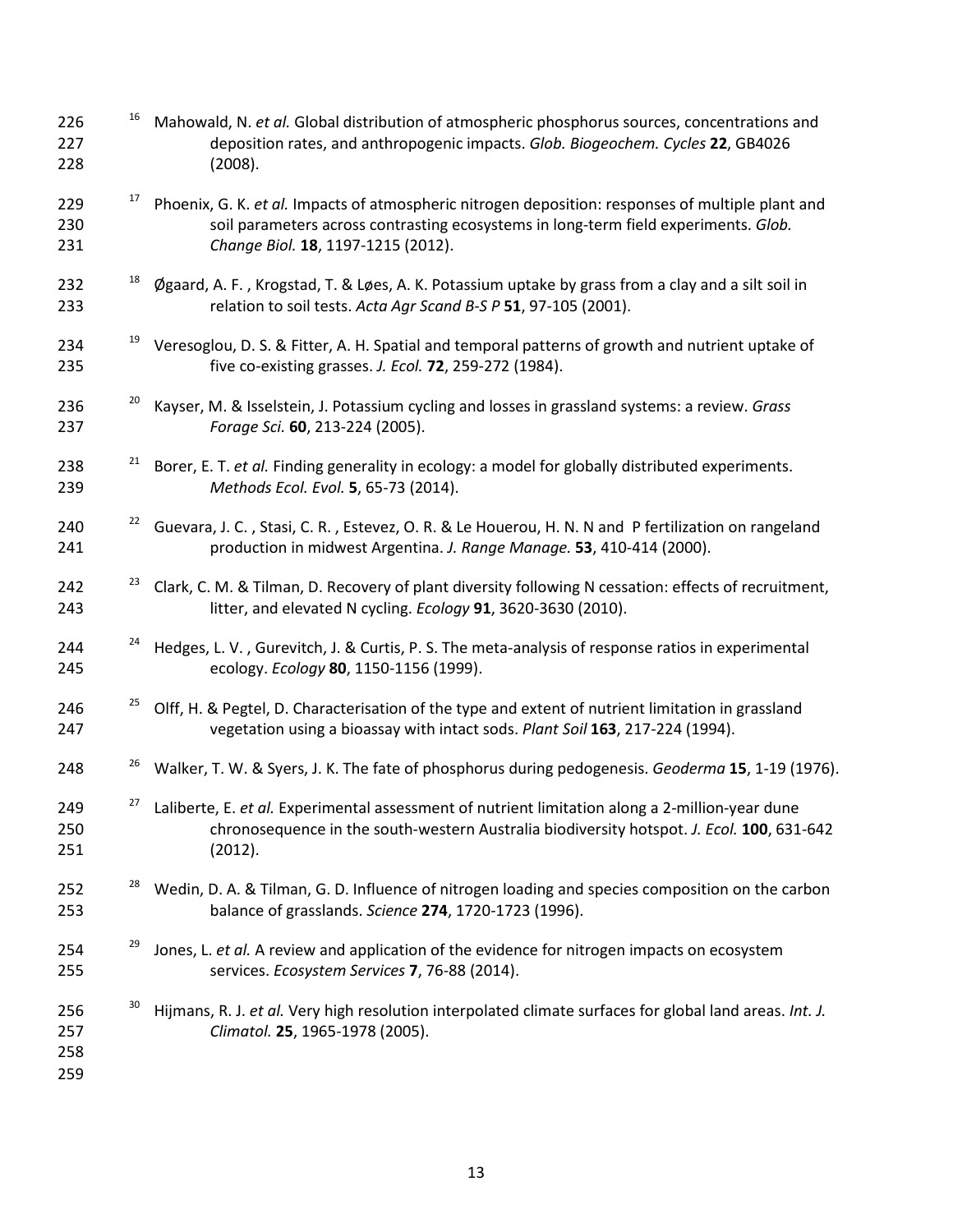**Supplementary Information** is linked to the online version of the paper at

[www.nature.com/nature.](http://www.nature.com/nature)

- **Acknowledgements** We thank the Minnesota Supercomputer Institute for hosting project data,
- the University of Minnesota Institute on the Environment for hosting Nutrient Network
- meetings, and each site investigator for funding their site-level operations. Network coordination
- and data management were supported by funds from the National Science Foundation Research
- Coordination Network (NSF-DEB-1042132) to E.T.B. and E.W.S., from the Long Term
- Ecological Research program (NSF-DEB-1234162) to the Cedar Creek LTER, and from the
- Institute on the Environment (DG-0001-13). P. Fay acknowledges USDA-NIFA (2010-65615-
- 20632). USDA is an equal opportunity employer and provider.
- **Author Contributions** P.A.F. wrote the manuscript, drafted the figures, and led the data
- analysis; E.M.L., developed the database; S.M.P. and W.S.H. contributed to data analysis;
- S.M.P., W.S.H., J.M.H.K., J.D.B., E.T.B., A.S.M., E.W.S., and P.D.W. contributed conceptual
- development and data interpretation. All co-authors contributed data and manuscript editing.
- This work was generated using data from the Nutrient Network [\(http://www.nutnet.org\)](http://www.nutnet.org/)
- experiment.
- **Author Information** The data reported in this paper are available through
- [http://www.nutnet.org.](http://www.nutnet.org/) Reprints and permissions information is available at
- [www.nature.com/reprints.](http://www.nature.com/reprints) The authors declare no competing financial interests. Readers are
- 279 welcome to comment on the online version of this article at [www.nature.com/nature.](http://www.nature.com/nature)
- Correspondence and requests for materials should be addressed to P.A.F.
- 281  $(\text{philip,fay@ars.usda.gov}).$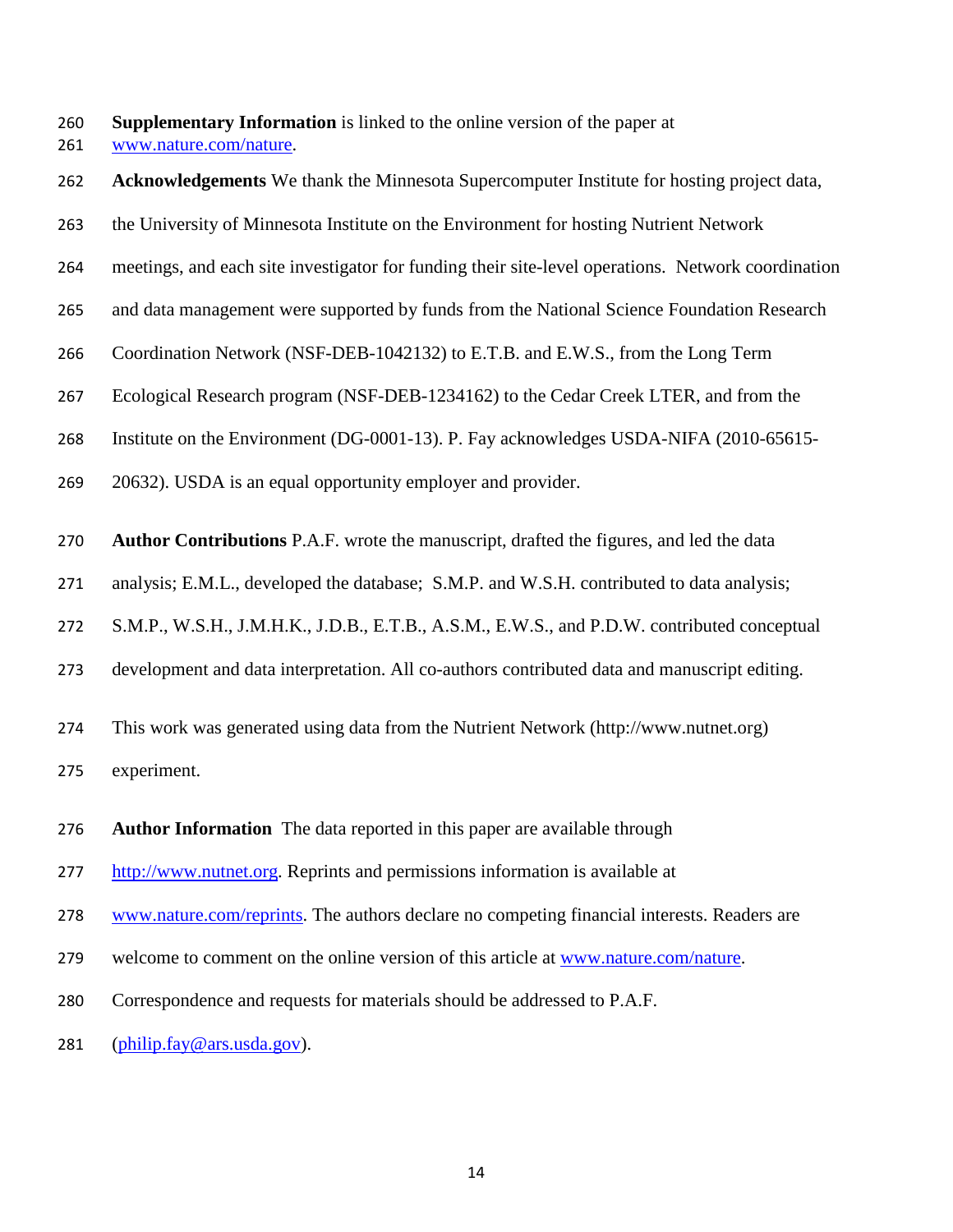**Figure 1**



283 **Figure 1.** Nutrient limitation of aboveground net primary productivity (ANPP; log response 284 ratio, ln[treatment · control<sup>-1</sup>],) by nitrogen (N), phosphorus (P), and potassium plus year 1 285 micronutrients  $(K_{+u})$ . a) Mean  $\pm$  SE over all years available at each site. Means for all sites are 286 closed symbols. Means of sites where individual nutrient treatments had significant positive 287 effects (defined in panel b) are open symbols. b) Site nutrient limitation of ANPP ranked by the 288 magnitude of limitation, averaged over all available years. Vertical dashed lines mark the effect 289 sizes approximating a 0.05 significance level for negative and positive nutrient effects on ANPP. 290 Note that sites rank in a different order in each nutrient treatment.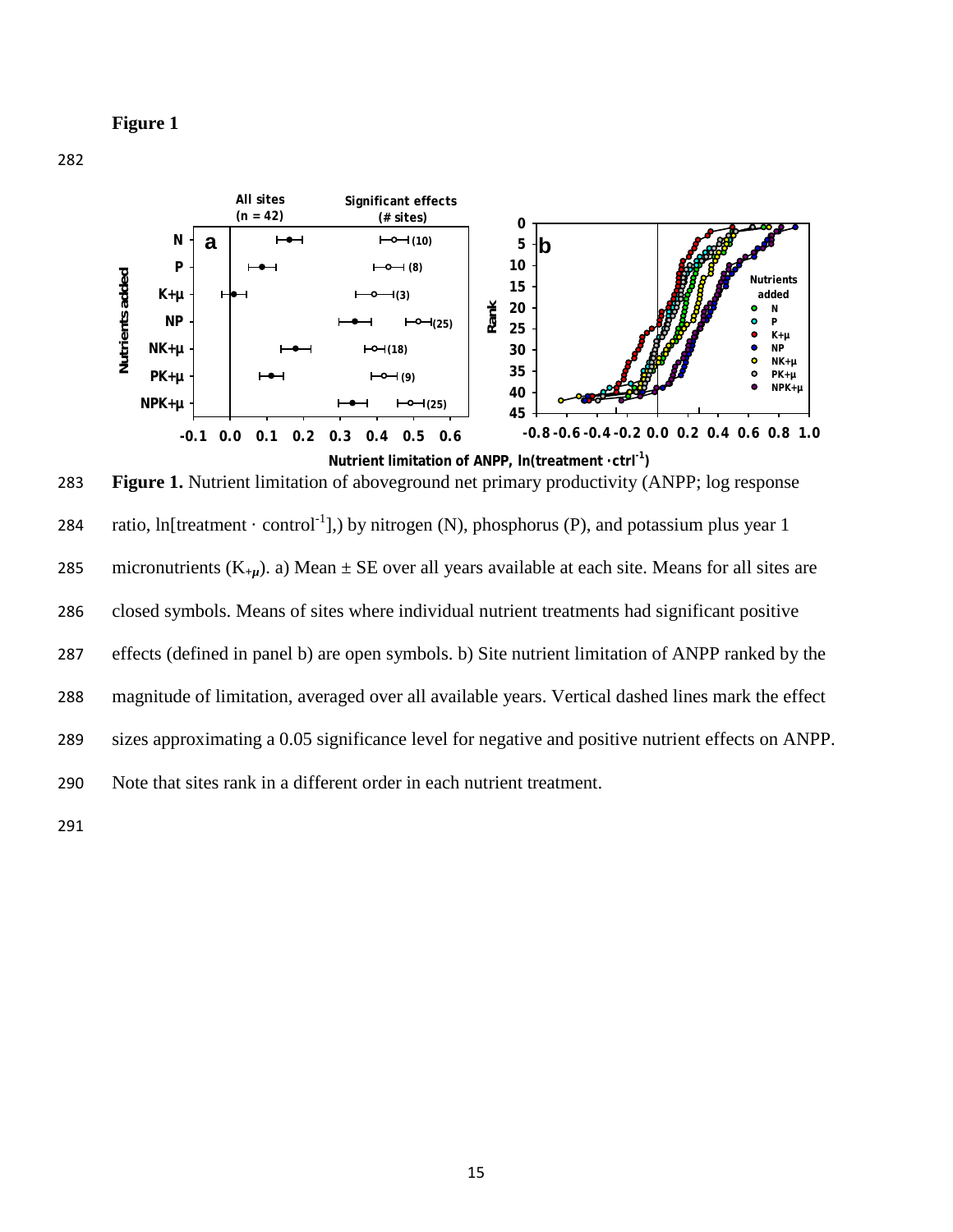





- 294  $\log$  response ratios, *ln*[treatment · control<sup>-1</sup>]) among single and paired nutrients. a,b,d)
- 295 Correlations among single nutrients. c,e,f) Correlations of nutrient pairs with the third nutrient.

Coefficients of determination  $(R^2)$  from linear regression (0.002  $\leq P \leq 0.05$ ).

297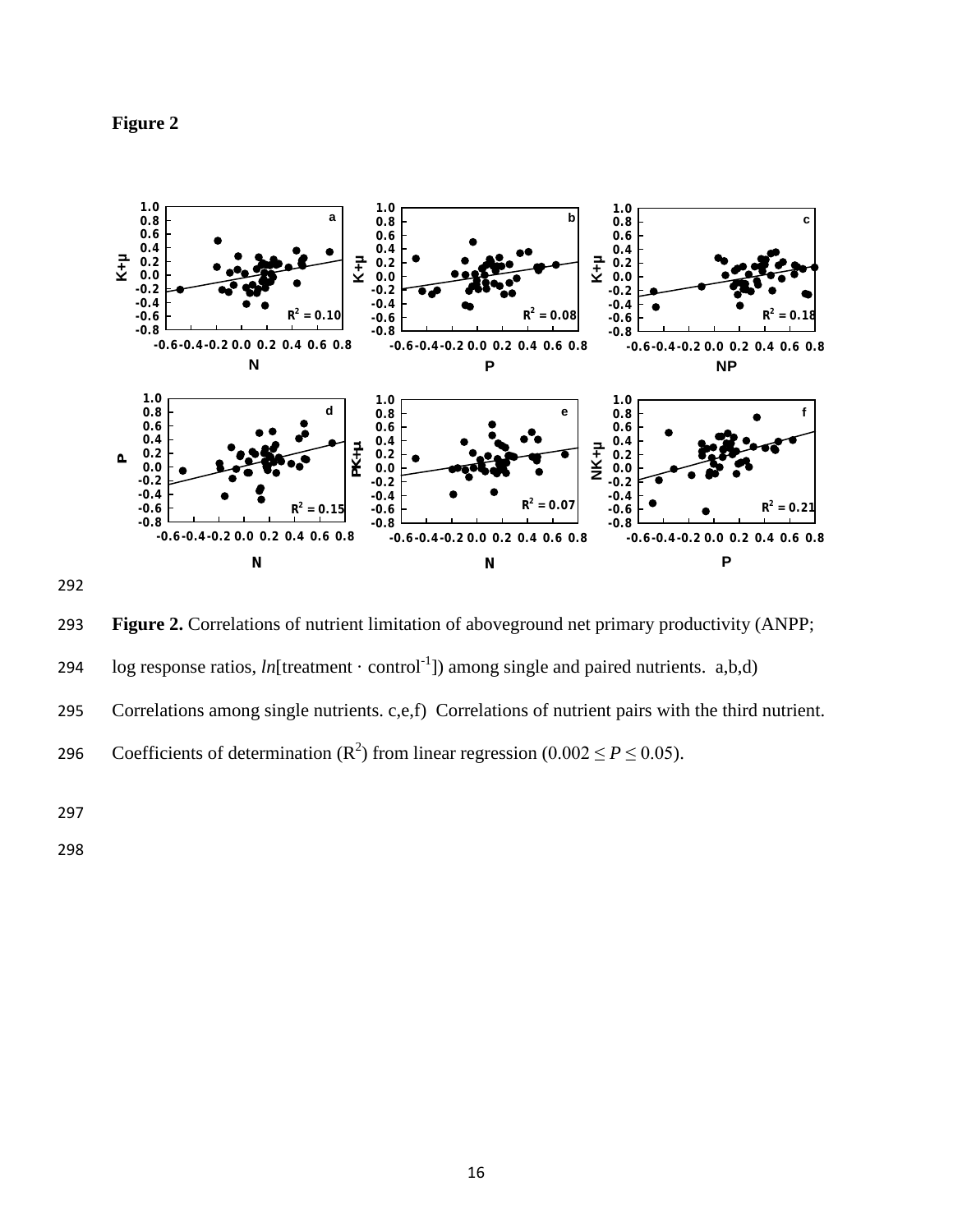



300 301 **Figure 3.** Predictors of nitrogen (N) limitation of aboveground net primary productivity (ANPP; 102 log response ratio,  $ln[$ treatment · control<sup>-1</sup>]). a) site mean annual temperature (MAT), b) site 303 latitude, in degrees away from the equator, and inset) MAT relationship with site latitude. N 304 limitation values are means of five continuous years of nutrient treatment from 19 sites.